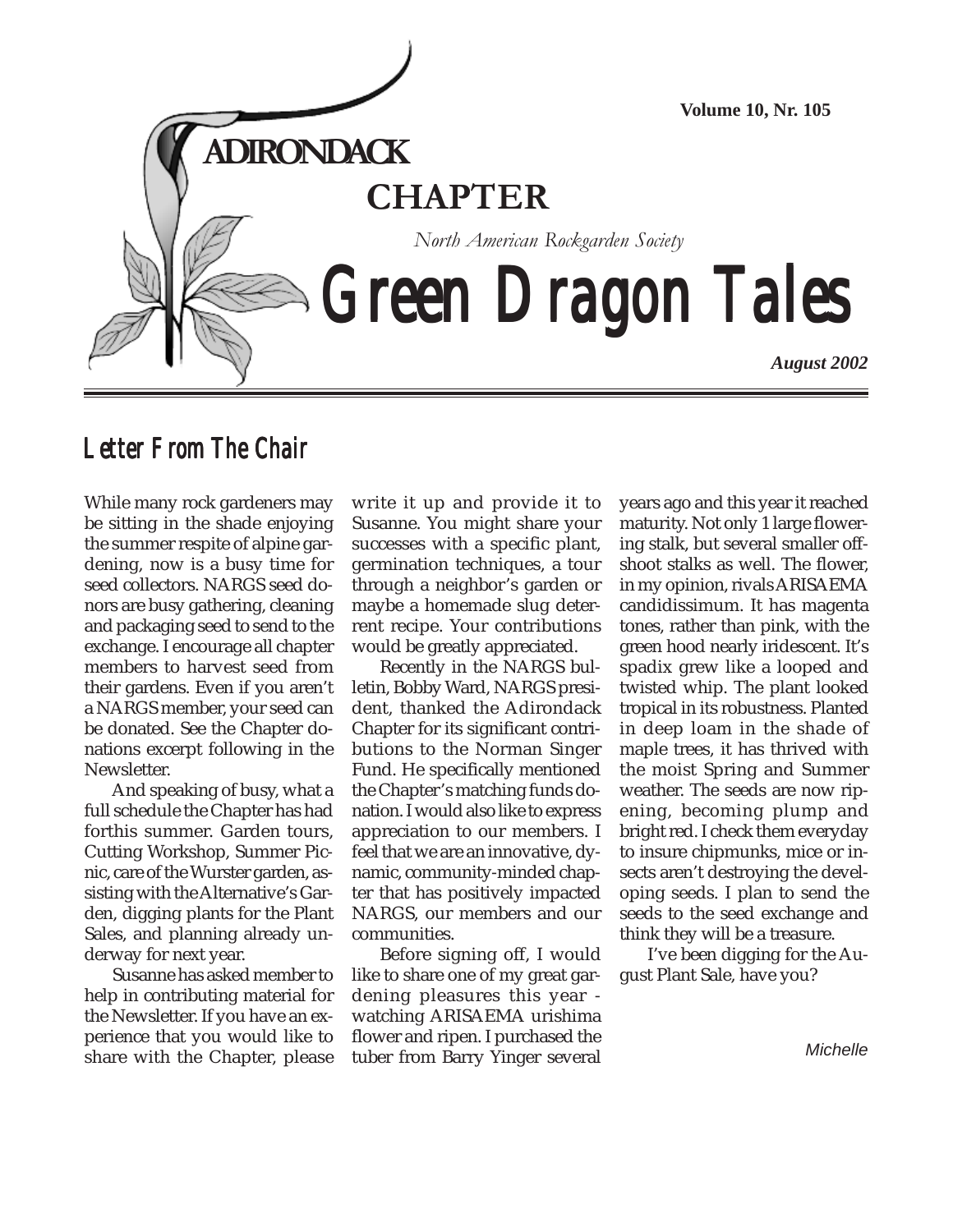#### **Green Dragon Tales**

is the newsletter of the Adirondack Chapter, North American Rock Garden Society

NARGS Editors may reprint **unaltered** articles in their newsletters. Cite the date, publication, and author and notify the Green Dragon editor.

**Contributors**, please submit materials by the 15th of the month preceding publication: sel3@cornell.ed or Susanne Lipari**, ed.** 3991 Route 228 **Alpine, NY 14805**

#### **\$10.00 annual membership**

due on January 1. Send a check payable to Adirondack Chapter, NARGS, to: Arthur Trimble**, Membership** 39 Songbird Lane **Rochester, NY 14620**

#### CHAPTER CONTACTS

Chair: Michelle Jones Ham mejonesham@nyseg.com 607-733-7034

Program Chair: Anne Klingensmith aekling@lightlink.com 607-256-9308

Treasurer/Secretary: Carol Eichler carol\_eichler@excite.com 607-387-5823

Membership: Arthur Trimble Atrimbl1@rochester.rr.com 585-271-7820

Executive Members at Large: -Jerry Yaeger jay7@cornell.edu 607-844-9462

> -Roseanne Moresco jtm3@cornell.edu 607-257-6198

Plant Sales: Tom Myers Robinia@lightLink.com 607-273-2865

Editor: Susanne Lipari sel3@cornell.edu

# **Program Notes**

### **August Plant Sale**

The August Plant Sale will be on August 16, 2003.

**This year, will will be at Cooperative Extension** (rather than at KPL on the Cornell Campus, our usual plant sale location.)

Arrive around 8 AM to set up your plants. We start the sale at 9 AM.

To make sure your plants look their best and contribute to a best ever result for money raised at the August plant sale, please make sure you dig your plants up ASAP if you haven't done so already.

Directions to Cooperative Extension on Willow Avenue, Ithaca: Go to Rt. 13. Willow Avenue crosses Rt. 13 just South of the exit to Stewart Park and Rt. 34 (Auburn.) Take a sharp righ immediately after turning off Rt. 13. This will be a good occasion to see how the Wurster Garden has flourished!

#### *[map to CooperativeExtension](http://maps.yahoo.com/py/maps.py?Pyt=Tmap&ed=6Oxovup_0ToTthiY8EbRzmR9sPEqOvpaPTfMd605JVp3oT8d6AaqPAyKuQ--&csz=Ithaca,+NY+14850-3555&country=us)*

**Looking forward to September...**

The date, so far, is the only thing that's certain: **September 20, 2003** at the Whetzel Room, 401 Plant Science on the Cornell Campus.

But Anne is working on a wonderful progam with an exciting speaker. So make sure you keep the date free an join us!

# **... and October**

Jim Jermyn, our October speaker this year, is from afar (Great Britian) and is brought to us by the NARGS Speakers Bureau. We hope to schedule him for two talks on **October 18th**, tentatively 'The challenge of Growing Himalayan Plants" and 'Northern Italy and the Dolomites- A Gardener's Paradise'. I can't promise that these will be the topics, but all the topics that were offered look great.

 Jim Jermyn is the author of a recent Timber Press book, 'The Himalyan Garden- Growing Plants from the Roof of the World ' which is fantastic as far as I have read. He will bring signed copies to sell. You can read a review of this book in the NARGS Quarterly (Fall 2001, page 292).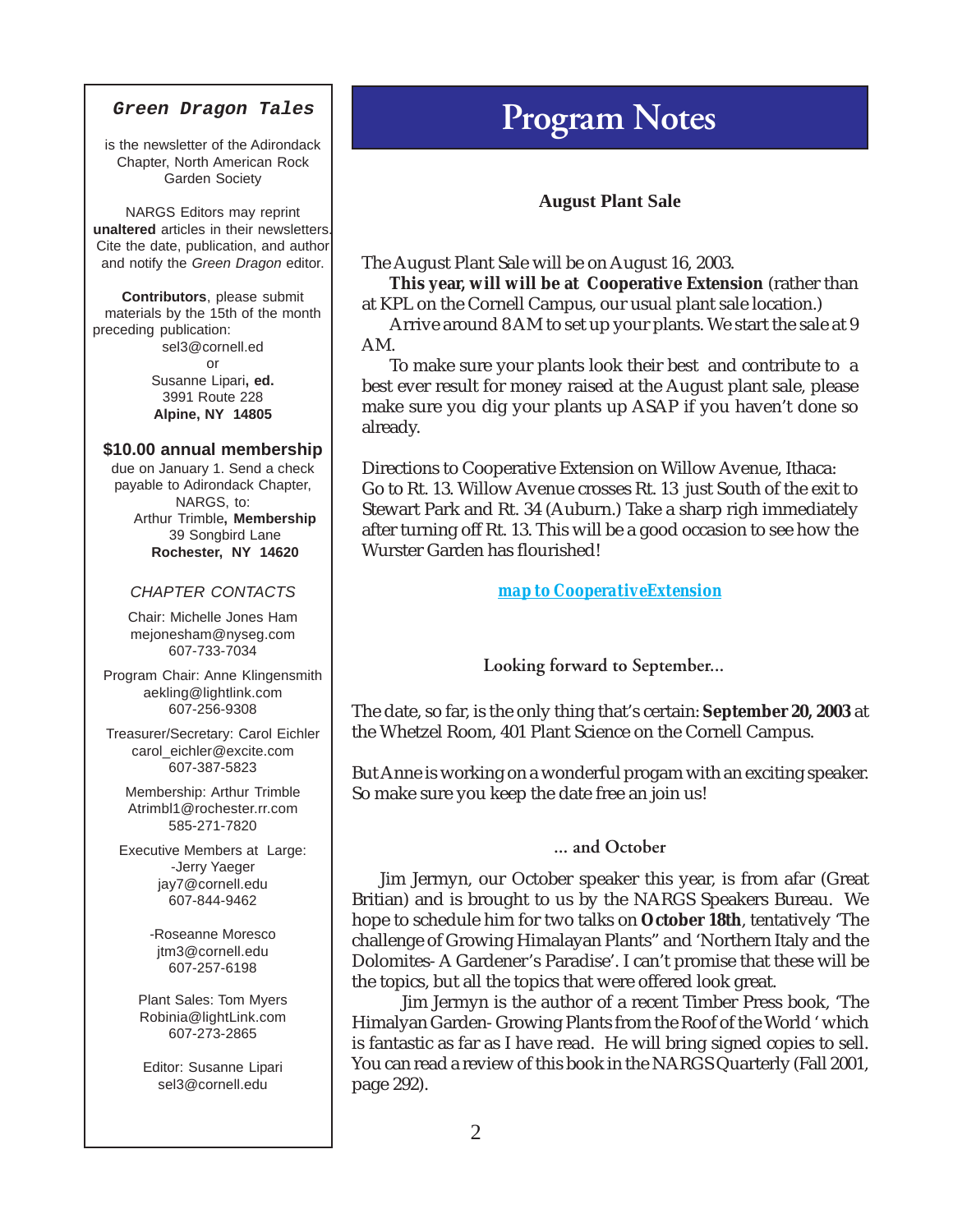# **Plant Portrait**

### **Centaurium chloodes**

Years ago in Michigan I saw a tiny flower that captured my fancy. It was a single bloom of Centaurium chloodes growing in a trough. Its perfect symmetry and incredible pink color made me want to grow it.

I have grown it for the last 6 years and have never been disappointed in its performance. While this plant is an annual, in form it competes with the best perennial alpines. A clump of seedlings, planted out in early spring, quickly forms a mound of petite stems, never more than 4 inches long, with dainty emerald-green leaves. By mid-summer there are many flowers clustered at the ends of the stems. The flowers are 5-petaled and radially symmetrical. Their color is unusual in its intensity, a very saturated pink, and the striking pink contrasts with a yellow eye. As they open and close, the petals furl and unfurl over each other in a very pleasing way. It flowers freely from mid-summer until frost, and if there is a flaw in this plant it is only the the flowers close unless there is sun on them.

 C. chloodes reseeds itself in my troughs, but never grows fast enough to bloom before frost. It is best to start a pot of seedlings in late winter and divide it up as you plant it out in early spring.

 Seed of C. chloodes is often available from the NARGS seed exchange. A plant that Michelle gave me twoyears ago that she grew from seed exchange seed labeled Centaurium scilloides turned out to be identical to my C. chloodes, so there is some confusion in this Genus. I call what I have C. chloodes because Bill Dress identified it as such for me!

Anne Klingensmith

# **Pre-publication Special Price: Rock Garden Design and Construction**

A Publication of the **North American Rock Garden Society** and **Timber Press** Edited by J**ane McGary** Foreword by **Panayoti Kelaidis**

Numerous authors have contributed to this collection, the first comprehensive treatment of rock garden design and construction in North America. Topics include

rock placement, materials, planting, and maintenance. There are chapters on types of rock gardens, structures and containers, regional styles, design and techniques, and impact of regional climate—and much more. Included are descriptions of a dozen public rock gardens in the United States and Canada. Panayoti Kelaidis's beguiling "Invitation to



Rock Gardening" will inspire you to build yet another trough, sand bed, or planted wall, or to build your first one.

*Rock Garden Design and Construction* contains all new material written by experienced NARGS members.

There are 103 color photos and 12 line drawings in this 316-page book that includes an annotated bibliography and index. The book is hardcover and 6" x 9". It retails for \$29.95.

**Special Pre-publication Price for NARGS Members on orders received before October 1, 2003:** \$21 includes shipping. (Delivery scheduled for October 2003)

**Chairs**: contact Jan Slater now for special pricing on quantity orders (24 books per case) for use by NARGS chapters for sales or promotions. Orders for cases of books must be placed before October 1, 2003, to receive special pre-publication pricing.

> Order now from NARGS Book Service c/o Janet Slater 4411 New Holland Rd. Mohnton, PA 19540-9522 610-775-9084 (voice and fax) Or email to *[nargs@voicenet.com](mailto:nargs@voicenet.org)* For secure on-line order *<www.nargs.org>*